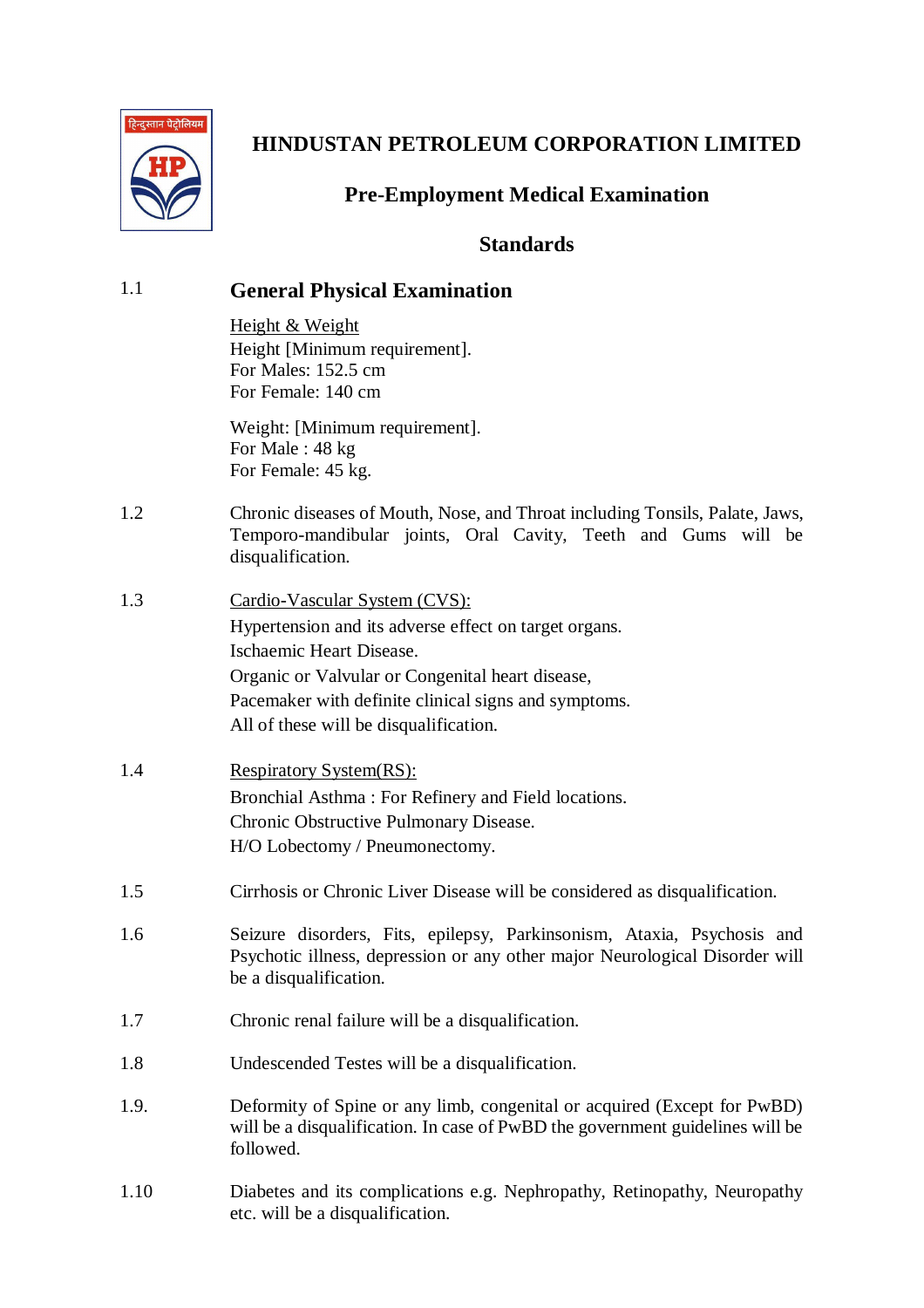

## **Pre-Employment Medical Examination**

### **Standards**

1.11 Thyroid and Pituitary disorders will be a disqualification.

### 2. **Eyes**

The candidate's eyes will be tested and the result of the test recorded in accordance with the following rules:-

- 2.1 The candidate's eyes will be subjected to a general examination directed to detect any disease or abnormality. The candidate will be rejected if he/she suffers from morbid condition of eyes, eyelids or contiguous structures.
- 2.2 If any candidate is suspected to have any refractive error in either or both eyes, organic or progressive disease of any part of the eyes, a thorough ophthalmic check-up and report from the specialist in ophthalmology is essential.

#### 2.3 VISUAL ACUITY

Standard of visual acuity with or without correction (glasses / contact lense / IOL / Implantable contact lens) will be as follows :-

|                    | <b>Visual Acuity</b> |           |                   |           |
|--------------------|----------------------|-----------|-------------------|-----------|
| Age                | Distance             |           | Near              |           |
|                    | <b>Better</b> Eye    | Worse Eye | <b>Better</b> Eye | Worse Eye |
| 35<br><b>Below</b> | 6/9                  | 6/9       | $Sn$ 0.6          | $Sn$ 0.6  |
| years              | Or                   |           |                   |           |
|                    | 6/6                  | 6/12      |                   |           |
| 35 years $\&$      | 6/12                 | 6/12      | $Sn$ $0.8$        | $Sn$ 0.8  |
| Above              | <b>Or</b>            |           |                   |           |
|                    | 6/9                  | 6/18      |                   |           |

Any organic disease or a progressive refractive error which is likely to result in lowering of the visual acuity will be considered as a disqualification.

- 2.4 Depth perception is to be tested for drivers, forklift operators, or any other technical job requiring perception of depth.
- 2.5 Fundus:- Following fundus/Refractive findings amount to disqualification.
	- 1. Any progressive pathological condition of eyes.
	- 2. Vitreous or Chorioretinitis. Any Retinal disease in Diabetes, Hypertension.
	- 3. Atherosclerosis
	- 4. Corrected Myopia (including the cylinder) exceeding (-) 6D and Hypermetropia  $(+)$  4D in each eye up to 35 years of age.
	- 5. Corrected Myopia (including the cylinder) exceeding (-) 6D and Hypermetropia  $(+)$  6D in each eye beyond 35 years of age.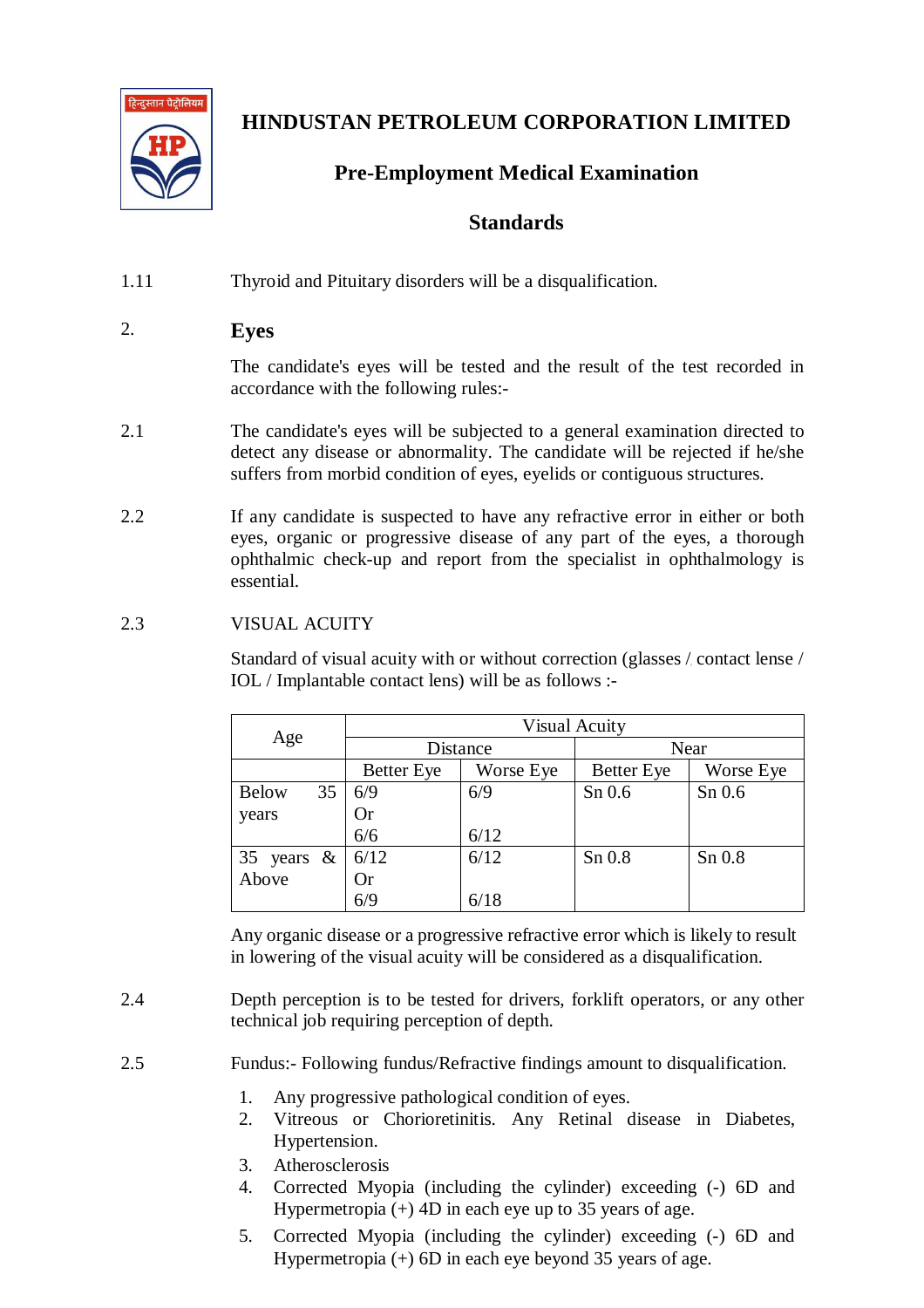

## **Pre-Employment Medical Examination**

### **Standards**

#### 2.6 COLOUR VISION

The testing of colour vision is essential for all candidates. Colour vision will be tested with Ishihara's Isochromatic plates in good light.

Colour blindness will be disqualification for the technical or other jobs like employment in Manufacturing, Maintenance, Technical Services, R & D Projects, Refinery Operator, Refinery Technician, Operator, Chemist, Draughtsman, Crane operator, Driver of all categories, Nurse, Nursing Assistants, Fireman, Security, Engineer, Doctor, Materials Management, offshore going personnel etc., and jobs where perception of colours is considered essential.

#### 2.7 SQUINT

For technical category where the presence of binocular vision is essential, squint, even if the visual acuity is of prescribed standards, will be considered as a disqualification. For others, the presence of squint will not be considered as a disqualification if the visual acuity of each eye is of prescribed standard.

#### 2.8 CONTACT LENSES

Use of contact lenses for correction will be accepted for employment only for nonprocess, non-technical jobs like personnel, finance etc.

#### 2.9 NIGHT BLINDNESS

Night blindness is disqualification.

#### 3. **Ear / Nose / Throat**

The candidate should be free from signs or symptoms of ear diseases. Audiometric screening to measure the hearing loss will be carried out for technical jobs, Refinery jobs, Aviation and field employees drivers, forklift operator. Impairment of hearing acuity in one or both ears, perforated ear drum, chronic ear discharge etc., will be considered as disqualification. A candidate should be free from any active disease of the nose, throat, palate, gums, jaws, Temporo mandibular joints and dentition should be within normal limits.

### 4. **Blood Pressure**

The normal limits of blood pressure will be assessed as: Normotension < 140 SBP and < 90 DBP. Candidates diagnosed as a case of hypertension will be declared temporarily unfit. A Cardiologist opinion will be taken if necessary.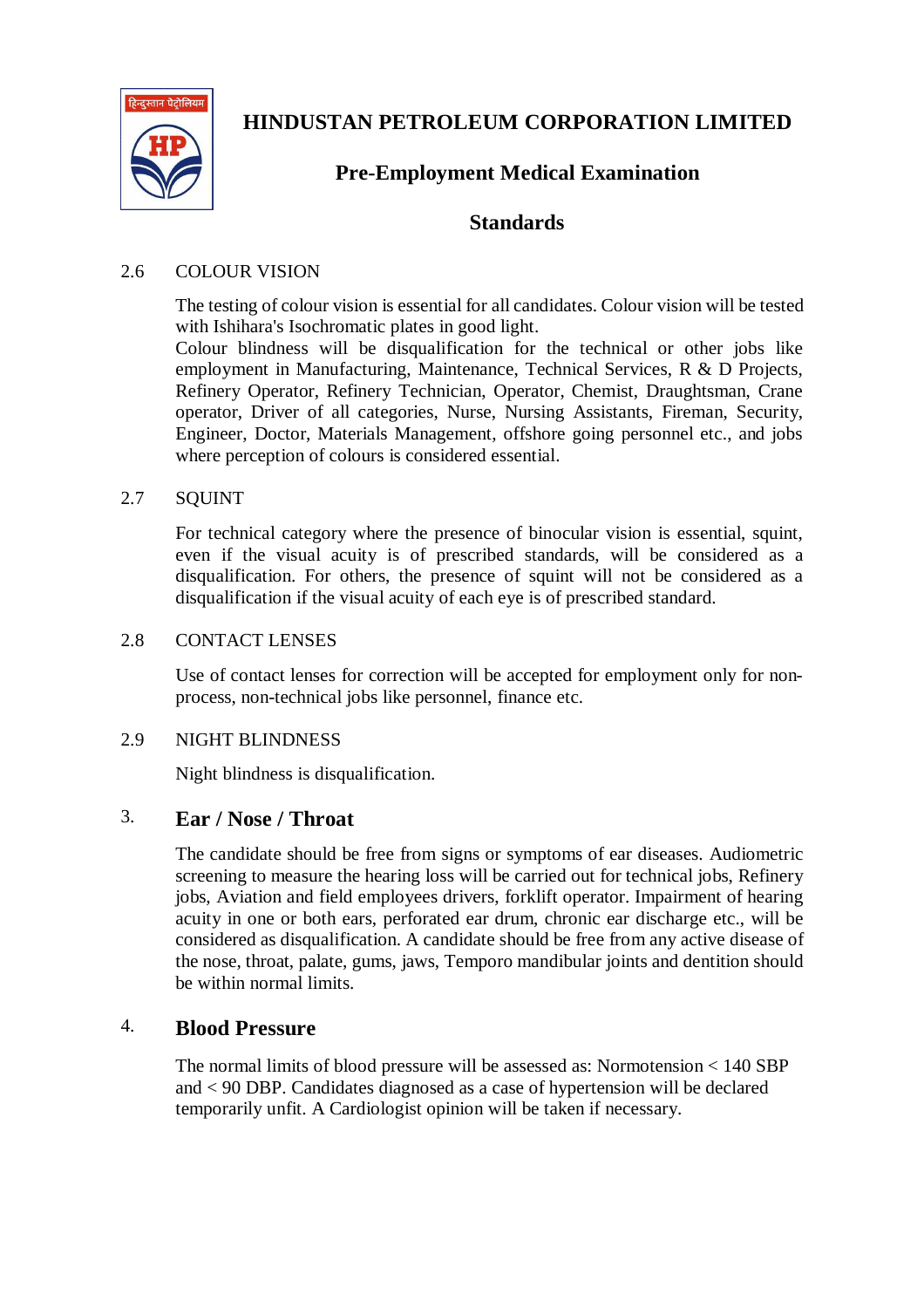

### **Pre-Employment Medical Examination**

### **Standards**

### 5. **Glands**

Thyroid status of the candidate should be normal and no hypo or hyper thyroid status will be accepted, and also there should be no any enlargement of thyroid gland or any other clinical sign suggestive of thyroid disorder.

There should not be any generalised enlargement of lymph glands. Scars, if any, of the previous removal of tubercular glands should be normal and there must not have been any active disease.

### 6. **Skin & Venereal disease**

Any abnormality should be duly recorded with specialist comments. As per our HIV/AIDS at workplace policy we will not be testing or asking about HIV status of the candidate.

#### 7. **Pregnancy**

Pregnancy is not a disqualification. If at the time of PEME a candidate is pregnant, she will be declared temporarily unfit until she has completed six weeks after confinement / miscarriage. The candidate will be required to undergo a medical examination of fitness again.

Pregnant female candidate will not be sent for x-ray. However x-ray will be done after she comes back for re-examination.

Apart from the above, candidates will be subjected to specific tests depending on the declaration from the candidate.

### 8. **Radiological Exam**

Chest x-ray of all the candidates will be essentially required other than female candidates who are pregnant.

### 9. **Urine**

If albumin, sugar or any other abnormality detected, further laboratory test will be conducted to determine the cause. A Specialist opinion is required in case of abnormality.

#### 10. **Lung Function Test**

Lung function tests will be done for all the candidates.

#### 11. **Other Investigations**

Biochemical tests, ECG and other special investigations will be done as per routine and any deviations from the normal limits will be properly investigated before declaring the candidate fit.